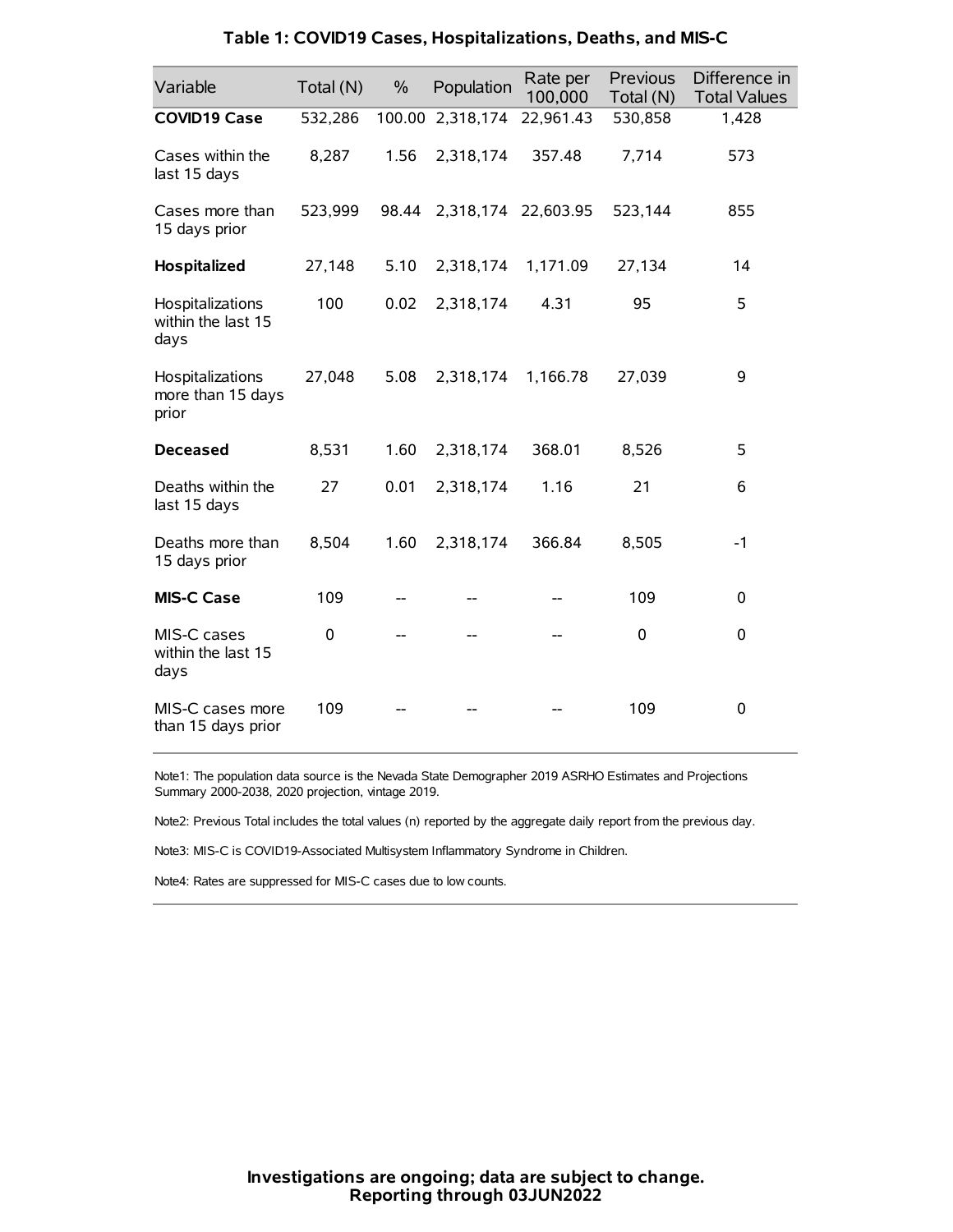# **Table 2: COVID19 Cases**

| Variable                     | Outcome                           | $\mathsf{N}$ | $\%$ | Population | Rate per<br>100,000 |
|------------------------------|-----------------------------------|--------------|------|------------|---------------------|
| Age Categories               | Aged 4 or less                    | 13630        | 2.56 | 149,165    | 9137.5              |
|                              | Aged 5 to 17                      | 65283        | 12.3 | 406,595    | 16056               |
|                              | Aged 18 to 24                     | 60532        | 11.4 | 216,762    | 27926               |
|                              | Aged 25 to 49                     | 237309       | 44.6 | 803,732    | 29526               |
|                              | Aged 50 to 64                     | 99019        | 18.6 | 423,461    | 23383               |
|                              | Aged 64+                          | 56360        | 10.6 | 318,459    | 17698               |
|                              | Unknown                           | 153          | 0.03 |            |                     |
| <b>Birth Sex</b>             | Female                            | 276629       | 52.0 | 1,160,285  | 23841               |
|                              | Male                              | 251384       | 47.2 | 1,157,889  | 21711               |
|                              | Unknown                           | 4273         | 0.80 |            |                     |
| Race/Ethnicity               | Hispanic                          | 150292       | 28.2 | 763,053    | 19696               |
|                              | White                             | 139038       | 26.1 | 1,006,929  | 13808               |
|                              | <b>Black</b>                      | 50631        | 9.51 | 262,671    | 19275               |
|                              | Asian or Pacific Islander         | 45188        | 8.49 | 270,209    | 16723               |
|                              | American Indian, Eskimo, or Aleut | 700          | 0.13 | 15,311     | 4571.8              |
|                              | Other                             | 39084        | 7.34 |            |                     |
|                              | <b>Unknown</b>                    | 107353       | 20.2 |            |                     |
| Underlying Medical Condition | Yes                               | 82199        | 15.4 |            |                     |
|                              | No/Unknown                        | 450087       | 84.6 |            |                     |

Note1: Breakdown of Race is exlusively non-Hispanic.

Note2: Underlying Medical Condition is any identified health condition.

Note3: The population data source is the Nevada State Demographer 2019 ASRHO Estimates and Projections Summary 2000-2038, 2020 projection, vintage 2019.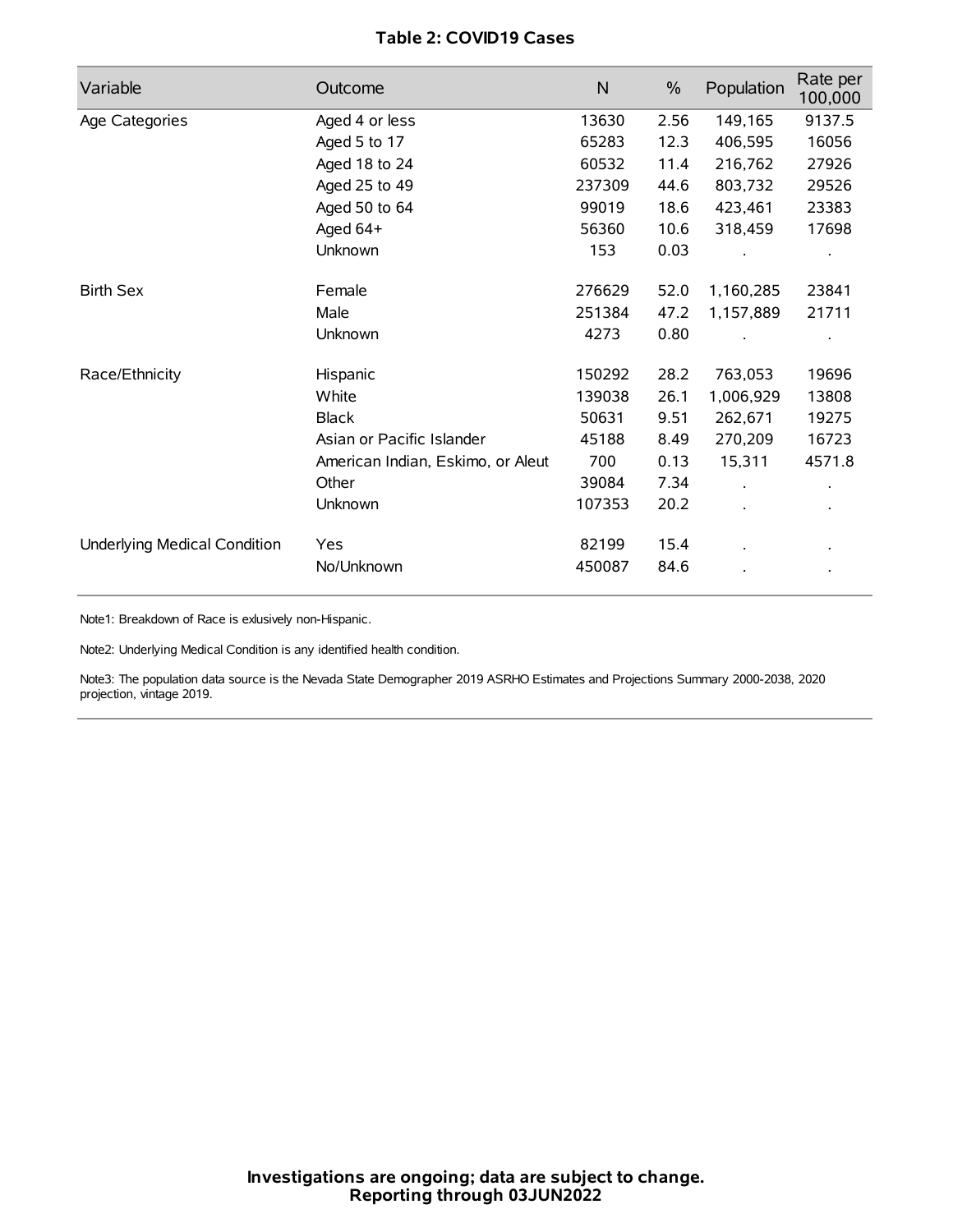| Variable         | Outcome                           | $\mathsf{N}$ | $\%$ | Population | Rate per<br>100,000 |
|------------------|-----------------------------------|--------------|------|------------|---------------------|
| Age Categories   | Aged 4 or less                    | 259          | 1.0  | 149,165    | 173.63              |
|                  | Aged 5 to 17                      | 357          | 1.3  | 406,595    | 87.80               |
|                  | Aged 18 to 24                     | 589          | 2.2  | 216,762    | 271.73              |
|                  | Aged 25 to 49                     | 6362         | 23.4 | 803,732    | 791.56              |
|                  | Aged 50 to 64                     | 7365         | 27.1 | 423,461    | 1739.2              |
|                  | Aged $64+$                        | 12214        | 45.0 | 318,459    | 3835.3              |
|                  | Unknown                           | 2            | 0.0  |            |                     |
| <b>Birth Sex</b> | Female                            | 12156        | 44.8 | 1,160,285  | 1047.7              |
|                  | Male                              | 14963        | 55.1 | 1,157,889  | 1292.3              |
|                  | Unknown                           | 29           | 0.1  |            |                     |
| Race/Ethnicity   | Hispanic                          | 7096         | 26.1 | 763,053    | 929.95              |
|                  | White                             | 10612        | 39.1 | 1,006,929  | 1053.9              |
|                  | <b>Black</b>                      | 3884         | 14.3 | 262,671    | 1478.7              |
|                  | Asian or Pacific Islander         | 2797         | 10.3 | 270,209    | 1035.1              |
|                  | American Indian, Eskimo, or Aleut | 66           | 0.2  | 15,311     | 431.05              |
|                  | Other                             | 1065         | 3.9  |            |                     |
|                  | Unknown                           | 1628         | 6.0  |            |                     |

# **Table 3: COVID19 Hospitalizations - General Characteristics**

Note1: Breakdown of Race is exlusively non-Hispanic.

Note2: The population data source is the Nevada State Demographer 2019 ASRHO Estimates and Projections Summary 2000-2038, 2020 projection, vintage 2019.

Note3: Rates for categories with fewer than 12 cases are suppressed due to high relative standard error.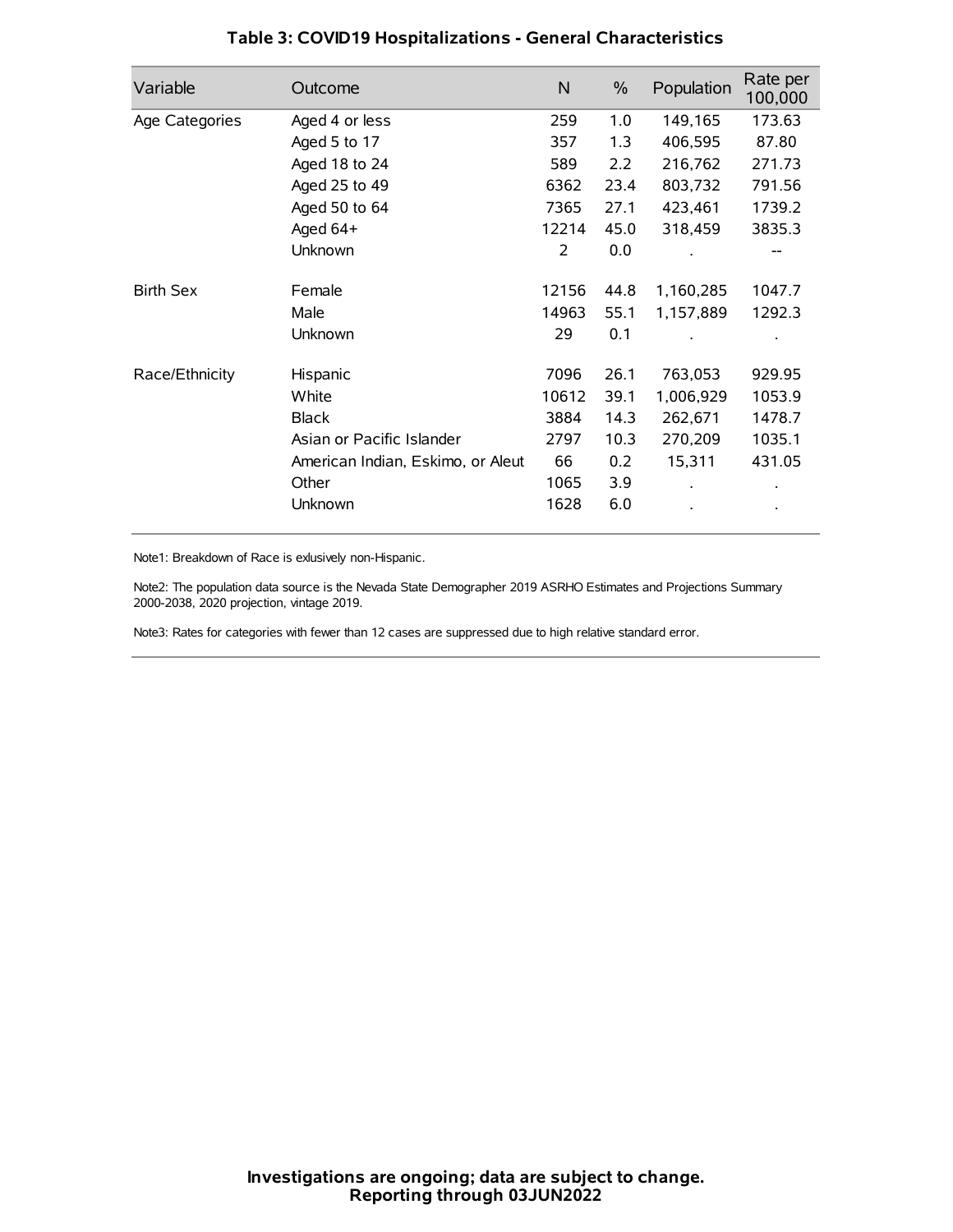| Variable                            | Outcome   | N     | $\frac{0}{0}$ |
|-------------------------------------|-----------|-------|---------------|
| Deceased                            | Yes       | 6928  | 25.5          |
|                                     | No        | 20220 | 74.5          |
| ICU                                 | Yes       | 6534  | 24.1          |
|                                     | <b>No</b> | 20614 | 75.9          |
| Intubated                           | Yes       | 3108  | 11.4          |
|                                     | No        | 24040 | 88.6          |
| <b>Underlying Medical Condition</b> | Yes       | 16952 | 62.4          |
|                                     | <b>No</b> | 10196 | 37.6          |
| Hypertension                        | Yes       | 9954  | N/A           |
| Immunocompromised                   | Yes       | 620   | N/A           |
| Chronic Heart Disease               | Yes       | 3615  | N/A           |
| Chronic Liver Disease               | Yes       | 383   | N/A           |
| Chronic Kidney Disease              | Yes       | 2469  | N/A           |
| <b>Diabetes</b>                     | Yes       | 7097  | N/A           |
| Neurologic/Neurodevelopmental       | Yes       | 1264  | N/A           |
| Chronic Lung Disease                | Yes       | 4181  | N/A           |
| Historically Healthy                | Yes       | 4797  | N/A           |
| Other                               | Yes       | 7120  | N/A           |

# **Table 4: COVID19 Hospitalizations - Morbidity**

Note1: Underlying Medical Condition is any identified health condition.

Note2: The breakdown of health conditions are not mutually exlusive (i.e., a person can have more than one risk factor).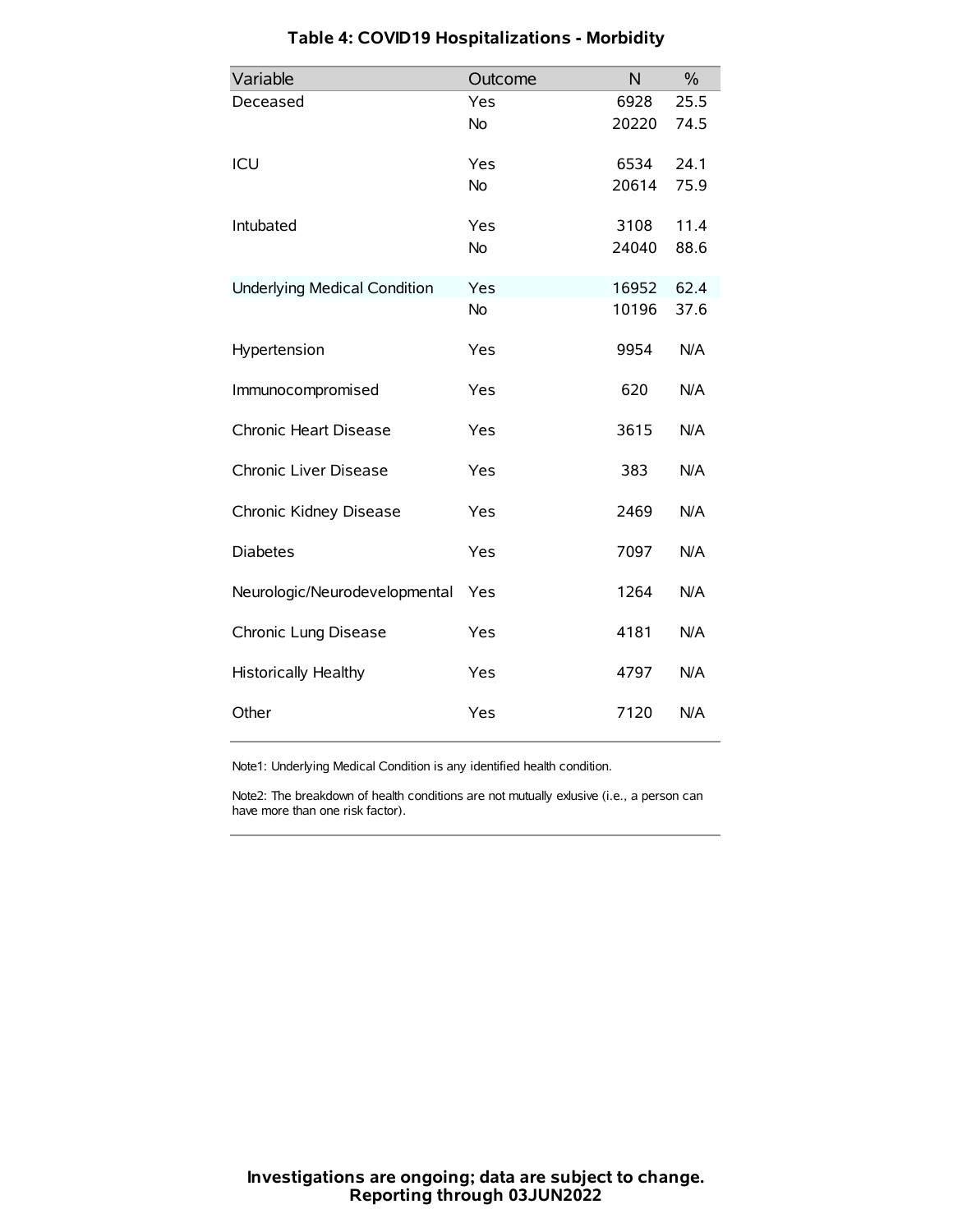| Variable         | Outcome                           | N    | $\frac{0}{0}$ | Population | Rate per<br>100,000 |
|------------------|-----------------------------------|------|---------------|------------|---------------------|
| Age Categories   | Aged 4 or less                    | 2    | 0.0           | 149,165    |                     |
|                  | Aged 5 to 17                      | 7    | 0.1           | 406,595    |                     |
|                  | Aged 18 to 24                     | 20   | 0.2           | 216,762    | 9.23                |
|                  | Aged 25 to 49                     | 724  | 8.5           | 803,732    | 90.08               |
|                  | Aged 50 to 64                     | 1830 | 21.5          | 423,461    | 432.15              |
|                  | Aged $64+$                        | 5948 | 69.7          | 318,459    | 1867.7              |
| <b>Birth Sex</b> | Female                            | 3374 | 39.5          | 1,160,285  | 290.79              |
|                  | Male                              | 5156 | 60.4          | 1,157,889  | 445.29              |
|                  | Unknown                           | 1    | 0.0           |            | --                  |
| Race/Ethnicity   | Hispanic                          | 1985 | 23.3          | 763,053    | 260.14              |
|                  | White                             | 4247 | 49.8          | 1,006,929  | 421.78              |
|                  | <b>Black</b>                      | 1096 | 12.8          | 262,671    | 417.25              |
|                  | Asian or Pacific Islander         | 1047 | 12.3          | 270,209    | 387.48              |
|                  | American Indian, Eskimo, or Aleut | 31   | 0.4           | 15,311     | 202.46              |
|                  | Other                             | 103  | 1.2           |            |                     |
|                  | Unknown                           | 22   | 0.3           |            |                     |

## **Table 5: COVID19 Deaths - General Characteristics**

Note1: Breakdown of Race is exlusively non-Hispanic.

Note2: The population data source is the Nevada State Demographer 2019 ASRHO Estimates and Projections Summary 2000-2038, 2020 projection, vintage 2019.

Note3: Rates for categories with fewer than 12 cases are suppressed due to high relative standard error.